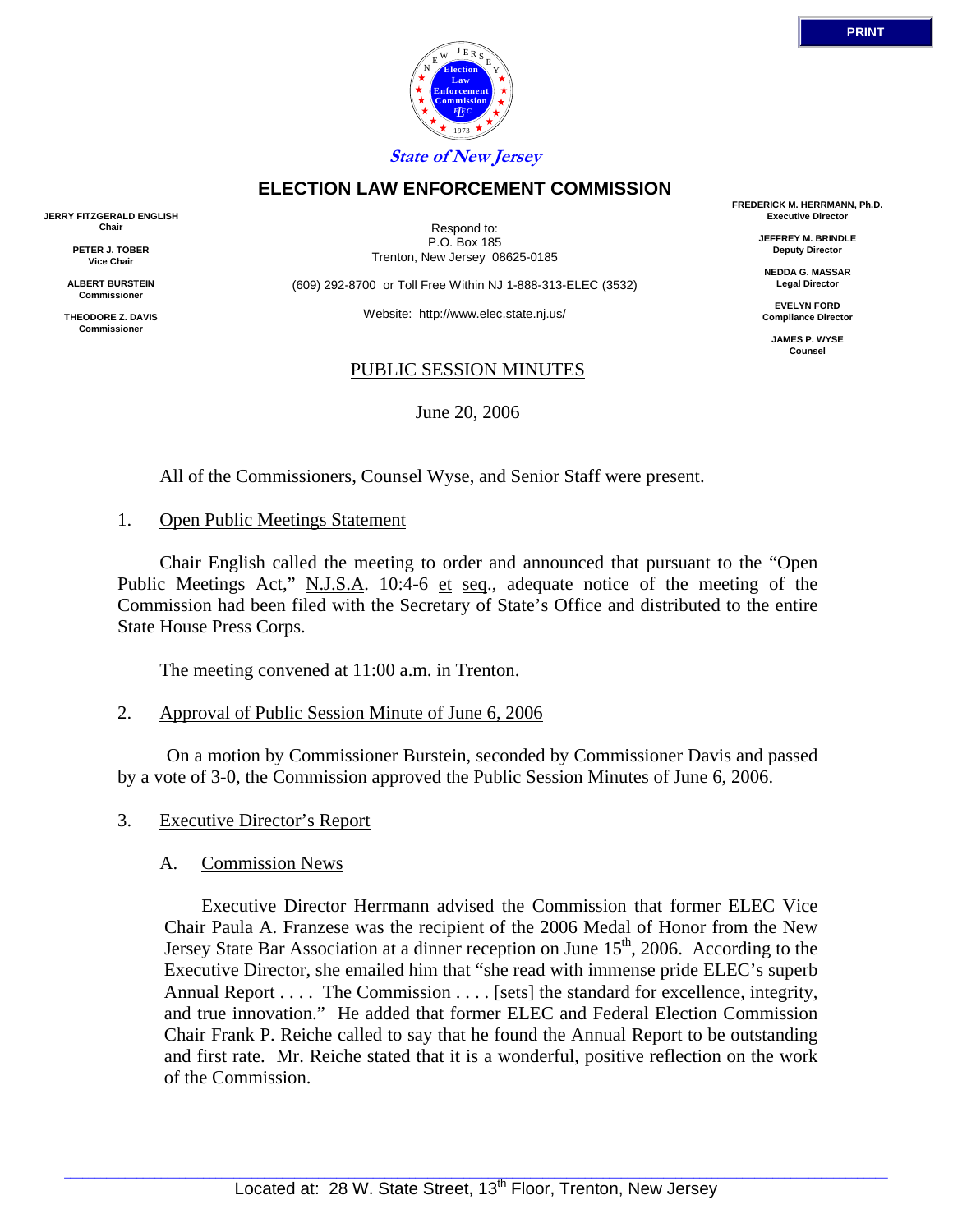#### B. Staff Activities

 Executive Director Herrmann informed the Commission that to further pay-toplay compliance, staff has created a new Pay-to-Play page on ELEC's website. He noted that this page includes a: Fact Sheet, Power Point Presentation, Plain Language Chart, and new Plain Language Outline. According to the Executive Director, users are directed to ELEC's toll free telephone number to contact the Special Programs Section with questions.

Executive Director Herrmann reported that on May  $18<sup>th</sup>$ , 2006, Legal Director Nedda Massar served on a panel sponsored by the Election Committee at the annual meeting of the New Jersey Bar Association in Atlantic City. The Executive Director said that her topic was clean elections and gubernatorial public financing.

Executive Director Herrmann indicated that on May  $22<sup>nd</sup>$ , 2006, he met with a group of students from College Leadership New Jersey to discuss the role of ELEC in administering the campaign financing and lobbying laws and that on June  $3<sup>rd</sup>$ , 2006, Legal Director Massar, who is the president-elect of the Council on Governmental Ethics Laws (COGEL), participated in a meeting of the Steering Committee in New Orleans.

Executive Director Herrmann mentioned that on June  $13<sup>th</sup>$ , 2006, he took part in a conference call of the COGEL Awards Committee to plan its work for this year. He said that COGEL gives out three awards annually:

- The COGEL Award for contributions to promoting ethical conduct among governmental officials and candidates for public office in the international arena,
- The COGEL Service Award for contributions to COGEL, and
- The Honorary Lifetime Membership Award for outstanding contributions to governmental ethics over the course of a person's career.

The Executive Director advised the Commission that on June  $14<sup>th</sup>$ , 2006, he was a panelist at a New Jersey Institute of Continuing Legal Education conference entitled: "Pay-To-Play: The New Rules of the Game," held at the Woodbridge Sheraton. He stated that he spoke about candidate committees and the general role of the Commission in regulating campaign financing. Executive Director Herrmann reported that on the panel were:

- Paul Josephson, speaking about State level pay-to-play;
- John Kraft, speaking about local level pay-to-play;
- Former ELEC Legal Director Gregory E. Nagy, speaking about lobbying regulation; and,
- Steve Sholk, speaking about  $501(c)(3)$  organizations.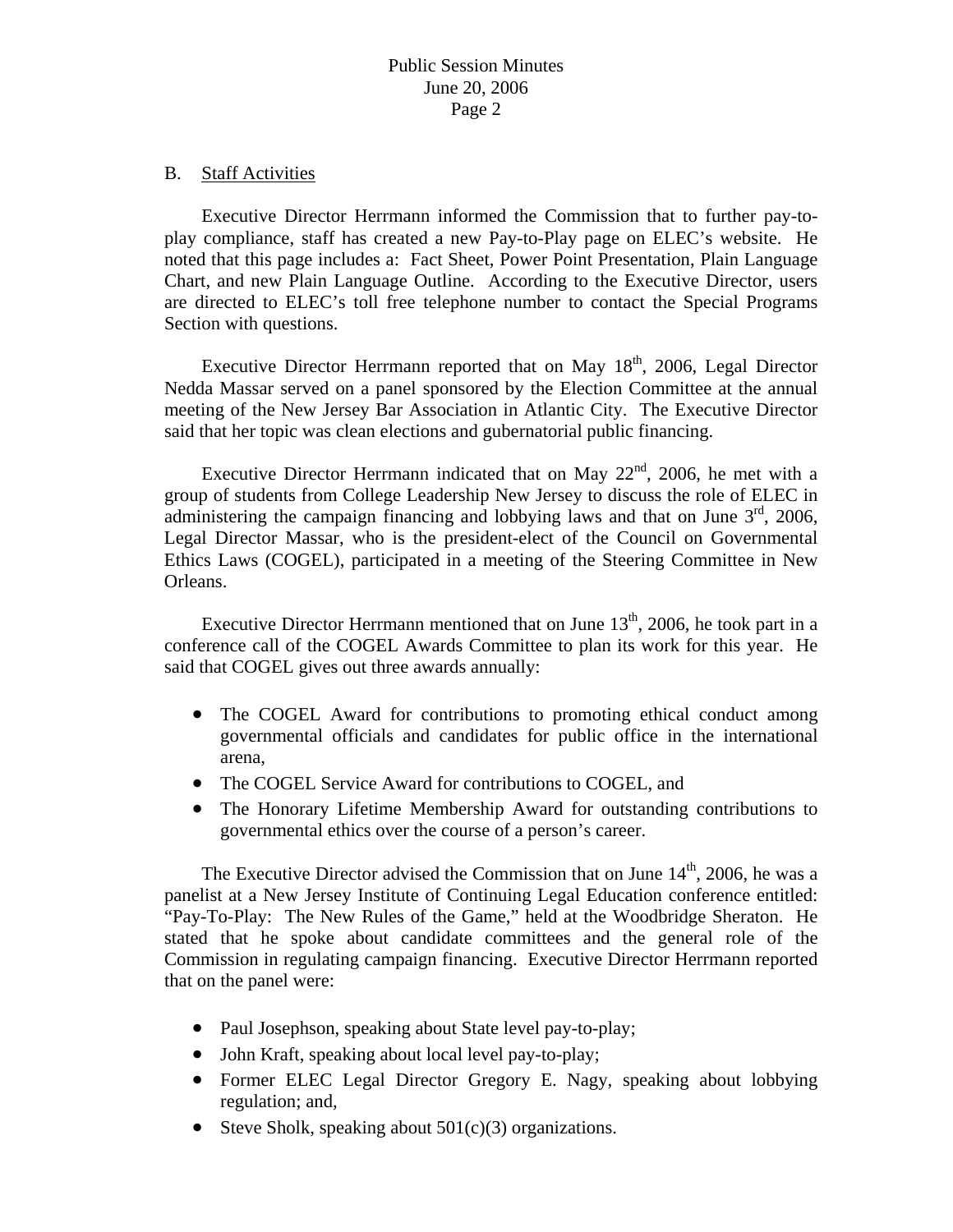According to the Executive Director, there were also four commentators on the program:

- Assemblyman Kevin O'Toole,
- Assemblywoman Linda Greenstein,
- Heather Taylor from the Center for Civic Responsibility,
- Ingrid Reed from the Eagleton Institute, and
- John Rogers from New Jersey Business & Industry Association.

 Executive Director Herrmann noted that there were a number of very positive comments made about ELEC. For example, he said, the moderator Steve Sholk told the audience that the quality of ELEC's advisory opinions was better than those of the Federal Election Commission. He added that Ingrid Reed praised the Commission's new pay-to-play page on the ELEC website for its usefulness to ordinary citizens seeking a plain language understanding of the new laws and that a member of gubernatorial candidate John Murphy's staff told him during a break that ELEC's Gubernatorial Public Financing and Information Technology staff members were the best persons with whom she had ever worked in State government. Executive Director Herrmann stated that she particularly mentioned the work of Director of Special Programs Amy Davis and Associate Computer Technician Lou Solimeo.

 Executive Director Herrmann informed the Commission that in August 2006, Terry Draver, from the United States Government Accounting Office, and he, acting as the co-chairs of COGEL's Subcommittee on Restoration and Preservation of Records, will be reviewing 16 boxes of material for purposes of cataloging their contents and refiling them in new boxes. He said that it is intended that after this process is concluded a list of missing materials will be provided to COGEL members to see if gaps may be filled. The Executive Director noted that it is crucial for COGEL to have a complete set of its records for auditing and planning purposes.

 Executive Director Herrmann reported that the staff once again had an excellent participation level in the New Jersey State Employee Charitable Campaign. He said that ELEC raised \$6,134.00 from 53 staff members, with a per capita campaign contribution of \$116.00. Executive Director Herrmann thanked Director of Information Technology Carol Neiman and Associate Data Entry Technicians Barbara Counts and Pam Kinsey for their hard work in making this program such a success.

## C. Northeastern Regional Conference on Lobbying (NORCOL) Meeting

 Executive Director Herrmann announced that the annual NORCOL meeting for lobbying commission staffs is scheduled for the afternoon of August  $1<sup>st</sup>$ , 2006. He said that it will be held as part of the Eastern Regional Conference of the Council of State Governments in Philadelphia. The Executive Director said that he has prepared a draft of his annual publication describing the regulation of lobbying in New Jersey. The Executive Director asked the Commissioners to review it over the next couple of weeks and please let him know if they have any changes.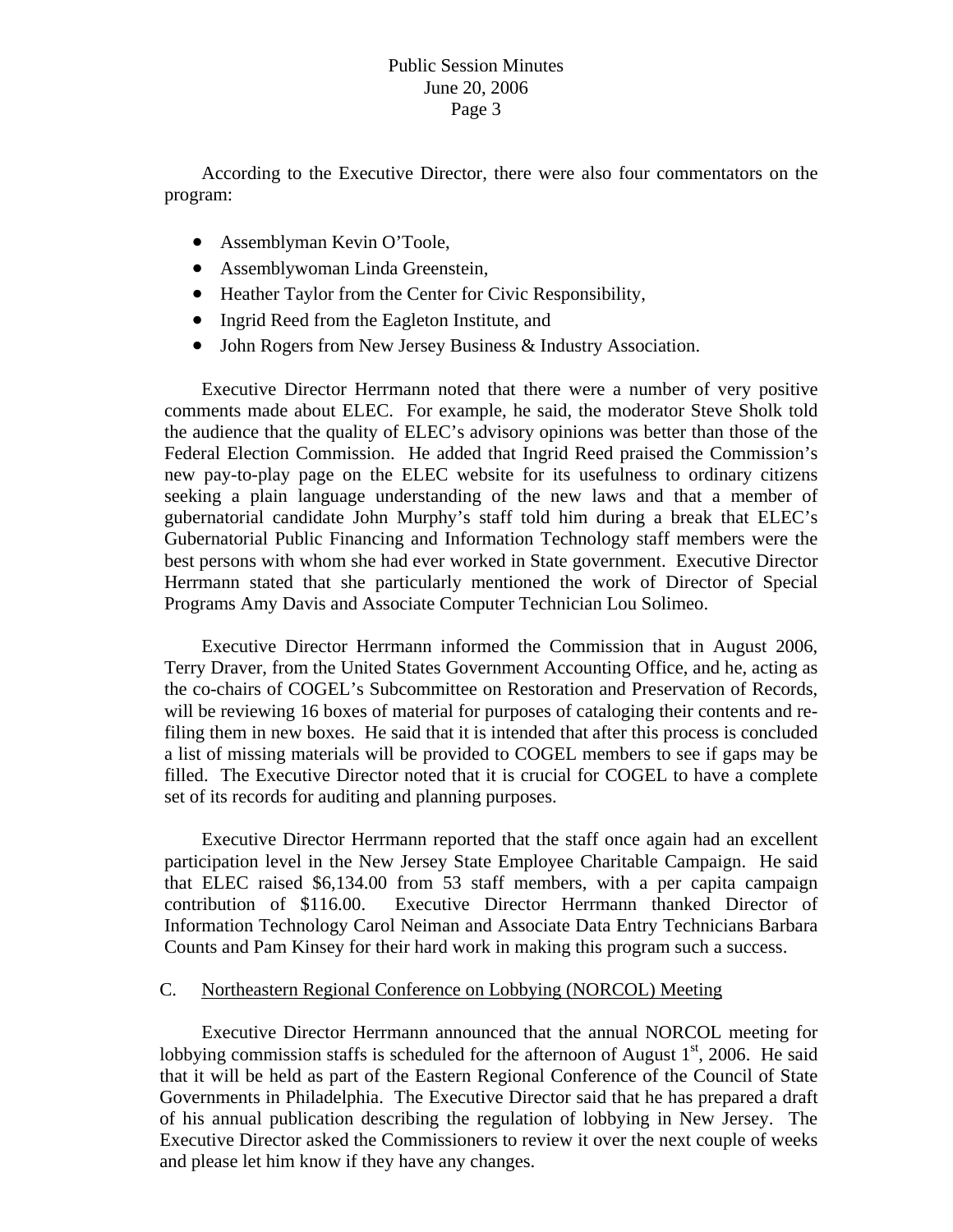# Public Session Minutes June 20, 2006 Page 4

### D. Summer Meeting Schedule

- July 17, 2006 at 11:00 a.m. in Trenton; and,
- August 15, 2006 at 11:00 a.m. in Trenton (if needed).

Vice Chair Tober arrived at this point in the meeting.

### 4. Approval of Public Session Minutes of May 16, 2006

 On a motion by Commissioner Burstein, seconded by Commissioner Davis and passed by a vote of 3-0, the Commission approved the Public Session Minutes of May 16, 2006. Chair English abstained from voting, having not been present at the May  $16<sup>th</sup>$  meeting.

#### 5. Advisory Opinion Request No. 05-2006

 The Commission received an advisory opinion from Angelo J. Genova, Esq., on behalf of Joseph DiVincenzo, a 2006 general election candidate for Essex County Executive, and Armando Fontoura, a 2006 general election candidate for Essex County Sheriff.

 Mr. Genova asked whether or not Candidates DiVincenzo and Fontoura are permitted by the Campaign Reporting Act to form a joint candidates committee for the 2006 general election.

 The New Jersey Campaign Contributions and Expenditures Reporting Act, N.J.S.A. 19:44A-1 *et seq*., does not contain any text to permit explicitly candidates for the offices of county executive and county sheriff in a county to form a joint candidates committee (JCC). According to Legal Director Massar, Mr. Genova advanced several reasons to support his request that the two candidates be permitted to form a JCC pursuant to Section 9 of the Act. Mr. Genova urged that the definition of the term "joint candidates committee" in the Act requires that Candidates DiVincenzo and Fontoura be permitted to form a JCC in the 2006 general election. Mr. Genova stated that Section 9 of the Act "provides candidates with broad associational discretion in selecting their running mates and establishing joint candidate funding vehicles."

 Staff noted, however, that "the term 'joint candidates committee' means a committee established pursuant to subsection a. of section 9 by at least two candidates for the same elective public offices in the same election in a legislative district, county, municipality or school district . . . . For the purpose of this subsection: the offices of member of the Senate and members of the General Assembly shall be deemed to be the same elective public offices in a legislative district; the offices of member of the board of chosen freeholders and county executive shall be deemed to be the same elective public offices in a county; and the offices of mayor and member of the municipal governing body shall be deemed to be the same elective public offices in a municipality."

 Mr. Genova urged the Commission to consider the associational rights of candidates under the First and Fourteenth Amendments as a basis for authorizing candidates for county executive and sheriff to form a JCC.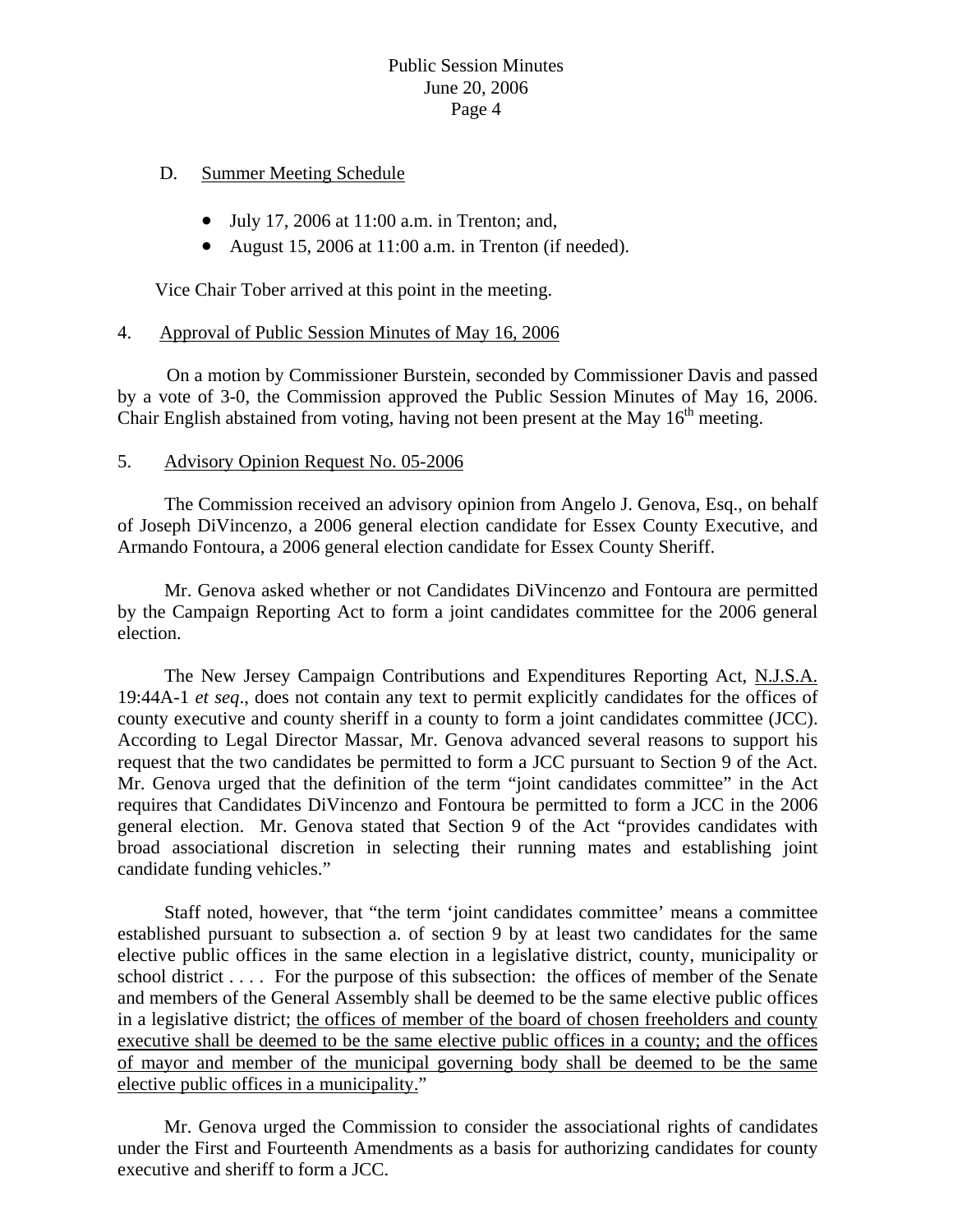## Public Session Minutes June 20, 2006 Page 5

 Staff recommended that the Commission find it does not have the authority as an administrative agency to permit Candidates Joseph DiVincenzo and Armondo Fontoura to form a JCC because to do so would effectively expand the scope of the Act by adding the office of sheriff to the "same elective offices" in a county in N.J.S.A. 19:44A-3r.

 Staff suggested that if the Commission were to permit the formation of a JCC including candidates for the offices of county executive and sheriff, the Commission would be expanding, not merely interpreting or clarifying, the Act. Staff therefore recommended that Mr. Genova be advised that there is no provision in the Act to authorize such a JCC.

 The Chair recognized Gregory E. Nagy, Esq., of Genova, Burns, & Vernoia, who appeared on behalf of Joseph DiVincenzo and Armando Fontoura. Mr. Nagy admitted that the statute does not authorize a county executive candidate and a sheriff candidate to form a joint candidates committee. He added, however, that neither does the statute prohibit it. Mr. Nagy said that this fact compels the question: Why can't they form joint candidates committees?

 Mr. Nagy said that the Act promotes the associational rights of candidates in allowing them to form joint candidates committees. He asked rhetorically: if certain candidates within a county can run with each other, why can't other ones? Mr. Nagy reiterated that nothing in the statute or in the legislative history prohibits county candidates from forming joint committees. He stated that no legislative purpose is served in limiting participation in joint candidates committees. He noted that this restriction runs a foul of the United States Supreme Court decision in  $Eu$ , which instructs that statutes cannot infringe upon the associational rights of candidates. Mr. Nagy compared this request to an advisory opinion during the 2005 gubernatorial primary election, in which opinion the Commission allowed a candidate, who used his own money to meet the qualifying threshold, into the ELEC sponsored debates. He stated that the Commission should again take the initiative and fill a statutory gap. He added that permitting Mr. DiVincenzo and Mr. Fontoura to form a joint committee does not harm contribution limits because both would be subject to the equal attribution rule.

Chair English asked if contribution limits apply to in-kind contributions.

Mr. Nagy answered in the affirmative.

 Chair English followed up her question by asking about the consequences of an Independent and Democrat running together. Are there associational rights involved in that situation, she asked?

Mr. Nagy again answered in the affirmative.

 Commissioner Davis suggested that the Legislature was mindful of all these facts when it decided to limit the candidates who may form a joint candidates committee. He stated that it was the role of the Legislature to fill the gap and not the Commission. He also said that the statute considered last year in the gubernatorial advisory opinion was unclear concerning the gubernatorial candidate's participation in the gubernatorial debates. The situation concerning Candidates DiVincenzo and Fontoura is distinguishable because the statute at issue in the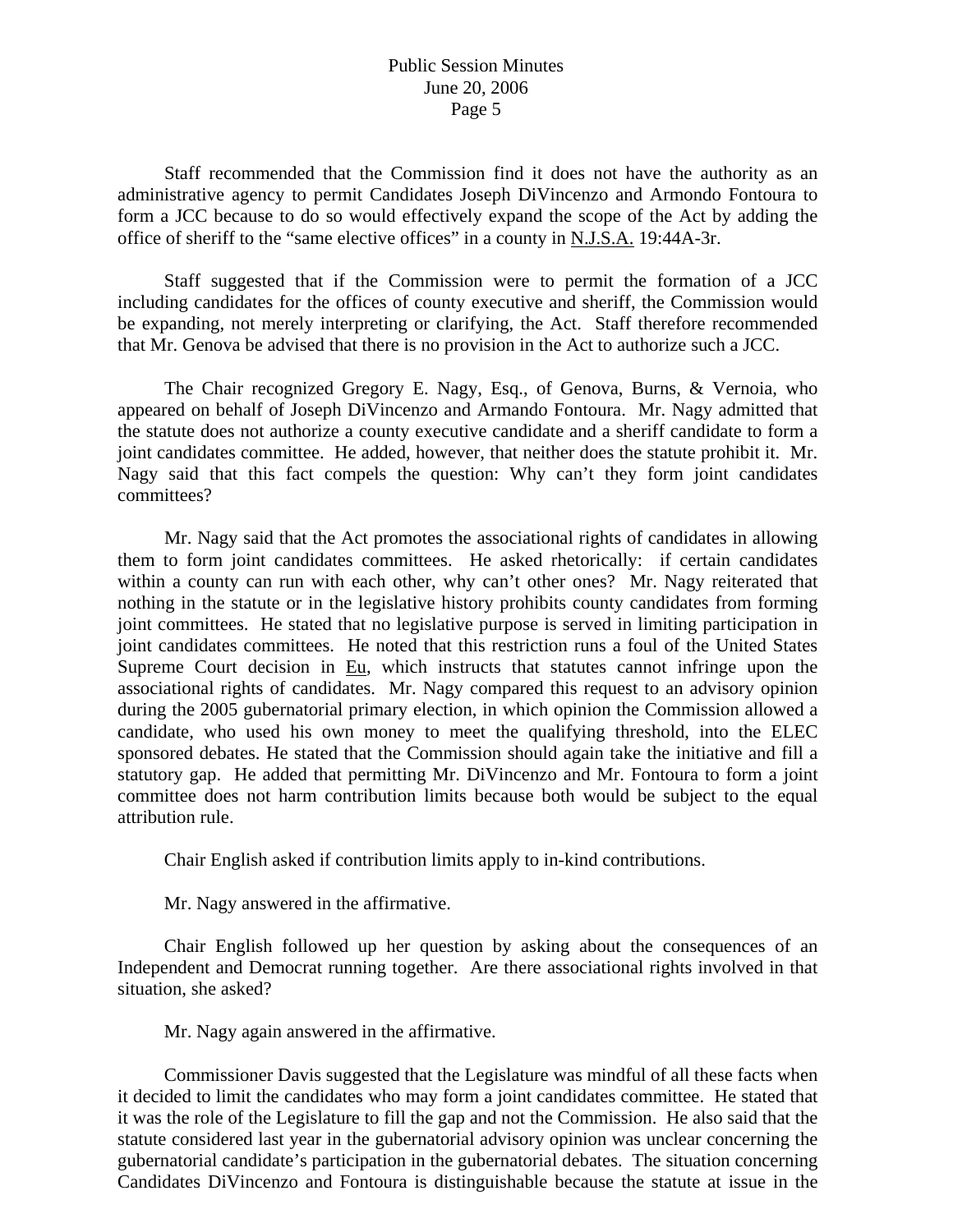pending request contains a specific limitation, and Candidates DiVincenzo and Fontoura will not be prevented from running.

 Chair English stated that the candidates could put out collective literature even if they did not form a joint committee.

 Mr. Nagy responded that by not allowing a joint committee to be formed in this way puts control of the campaign in the hands of the political party.

 Commissioner Burstein stated that a court of law might be able to take this action but not the Commission. He said that the Legislature specifically addressed in the statute what candidates are permitted to form joint committees. Commissioner Burstein said that he might agree that not allowing all candidates to form joint committees is illogical but that the Commission has no power to change the law. He said that the Legislature should be petitioned.

 Counsel Wyse said that Mr. Nagy's characterization of this situation being the same as the one last year in the gubernatorial advisory opinion is incorrect. He said that the two matters involved distinctly different policy considerations. Further, to achieve the result suggested by Mr. Nagy would require the Commission to ignore specific statutory text, which was not the case in the gubernatorial advisory opinion last year. He added that the Legislature was specific in limiting the composition of joint candidates committees, and the Commission would be ignoring the statute and nullifying contribution limits if it allowed a joint committee to be formed in this situation.

 Chair English said that she viewed county executive and sheriff as two separate offices unlike county executive and freeholder.

## 6. Resolution to go into Executive Session

 On a motion by Commissioner Burstein, seconded by Vice Chair Tober and passed by a vote of 4-0, the Commission resolved to go into Executive Session to discuss anticipated litigation and the following matters, which will become public as follows:

- A. Final Decision Recommendations in violation proceedings which will not become public. However, the Final Decisions resulting from those recommendations will become public not later than seven business days after mailing to the named respondents.
- B. Investigative Reports of possible violations, which reports will not become public. However, any complaint generated as the result of an Investigative Report will become public not later than seven business days after mailing to the named respondents.